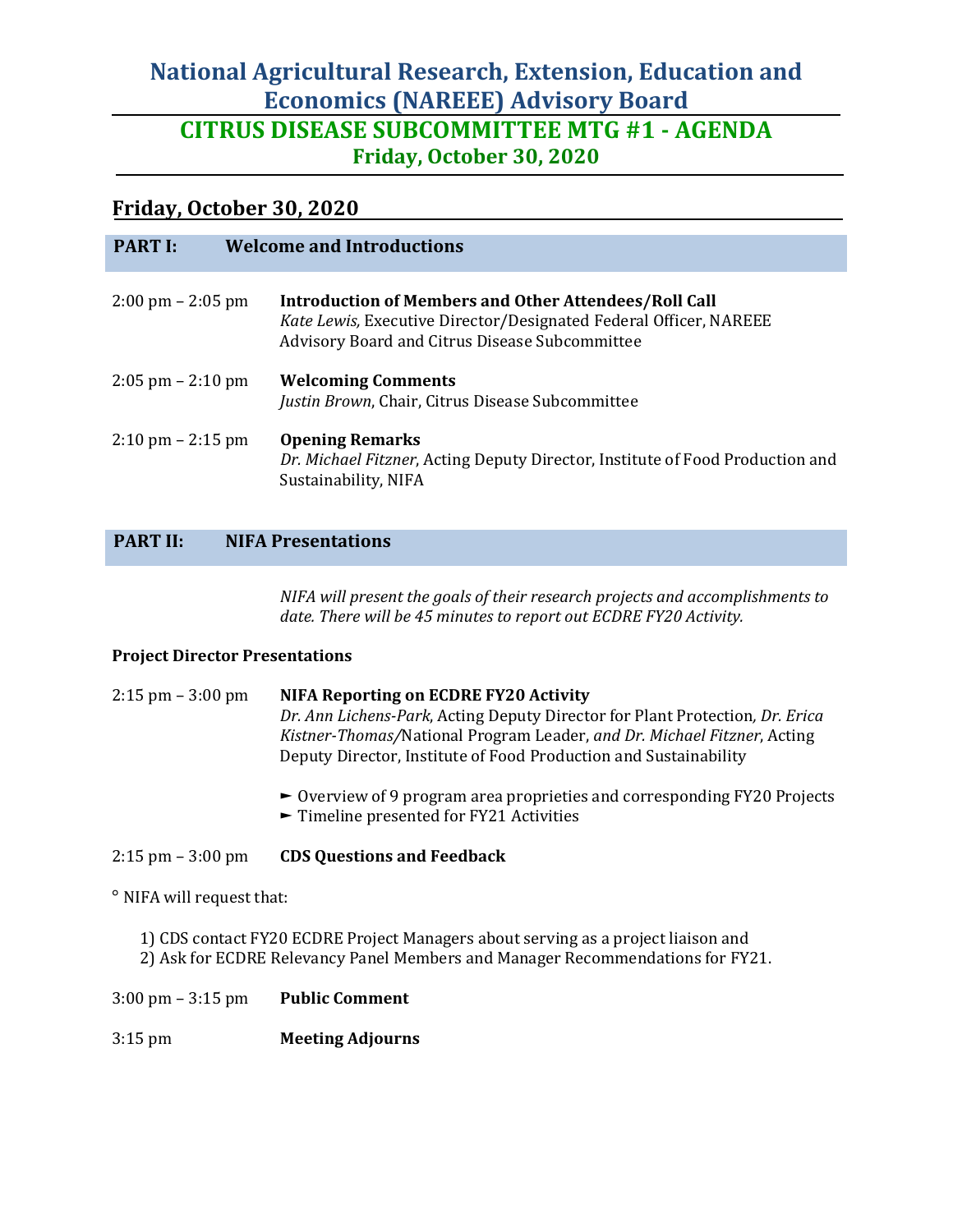# **National Agricultural Research, Extension, Education and Economics (NAREEE) Advisory Board CITRUS DISEASE SUBCOMMITTEE MTG #2 - AGENDA Monday, November 2, 2020**

## **Monday, November 2, 2020**

| <b>PART I:</b>                      | <b>Welcome and Introductions</b>                                                                                                                                                    |
|-------------------------------------|-------------------------------------------------------------------------------------------------------------------------------------------------------------------------------------|
| $3:00 \text{ pm} - 3:05 \text{ pm}$ | <b>Introduction of Members and Other Attendees/Roll Call</b><br>Kate Lewis, Executive Director/Designated Federal Officer, NAREEE<br>Advisory Board and Citrus Disease Subcommittee |
| $3:05 \text{ pm} - 3:10 \text{ pm}$ | <b>Welcoming Comments (if any)</b><br>Justin Brown, Chair, Citrus Disease Subcommittee                                                                                              |
| <b>PART II:</b>                     | <b>NIFA ECDRE Standard Award Presentations</b>                                                                                                                                      |

| $3:10 \text{ pm} - 4:00 \text{ pm}$ | <b>Grant Project Leaders Report-Out</b>                                                                                                                                                                                                                                                                      |
|-------------------------------------|--------------------------------------------------------------------------------------------------------------------------------------------------------------------------------------------------------------------------------------------------------------------------------------------------------------|
|                                     | Grant project leaders present a 5-minute, one slide summary of their research<br>projects using the provided template developed by NIFA. Brief time is allotted<br>between each presentation for simple clarifications; more time is allotted at<br>the end of the meeting for questions from the committee. |
|                                     | $\triangleright$ Overview of 7 standard projects by ECDRE FY20 priorities<br>$\blacktriangleright$ Project presentation order follows the list of standard projects on<br>attached slides 11-16                                                                                                              |
| $4:00 \text{ pm} - 4:15 \text{ pm}$ | <b>CDS Questions and Feedback</b>                                                                                                                                                                                                                                                                            |
| $4:15 \text{ pm}$                   | <b>Meeting Adjourns</b>                                                                                                                                                                                                                                                                                      |